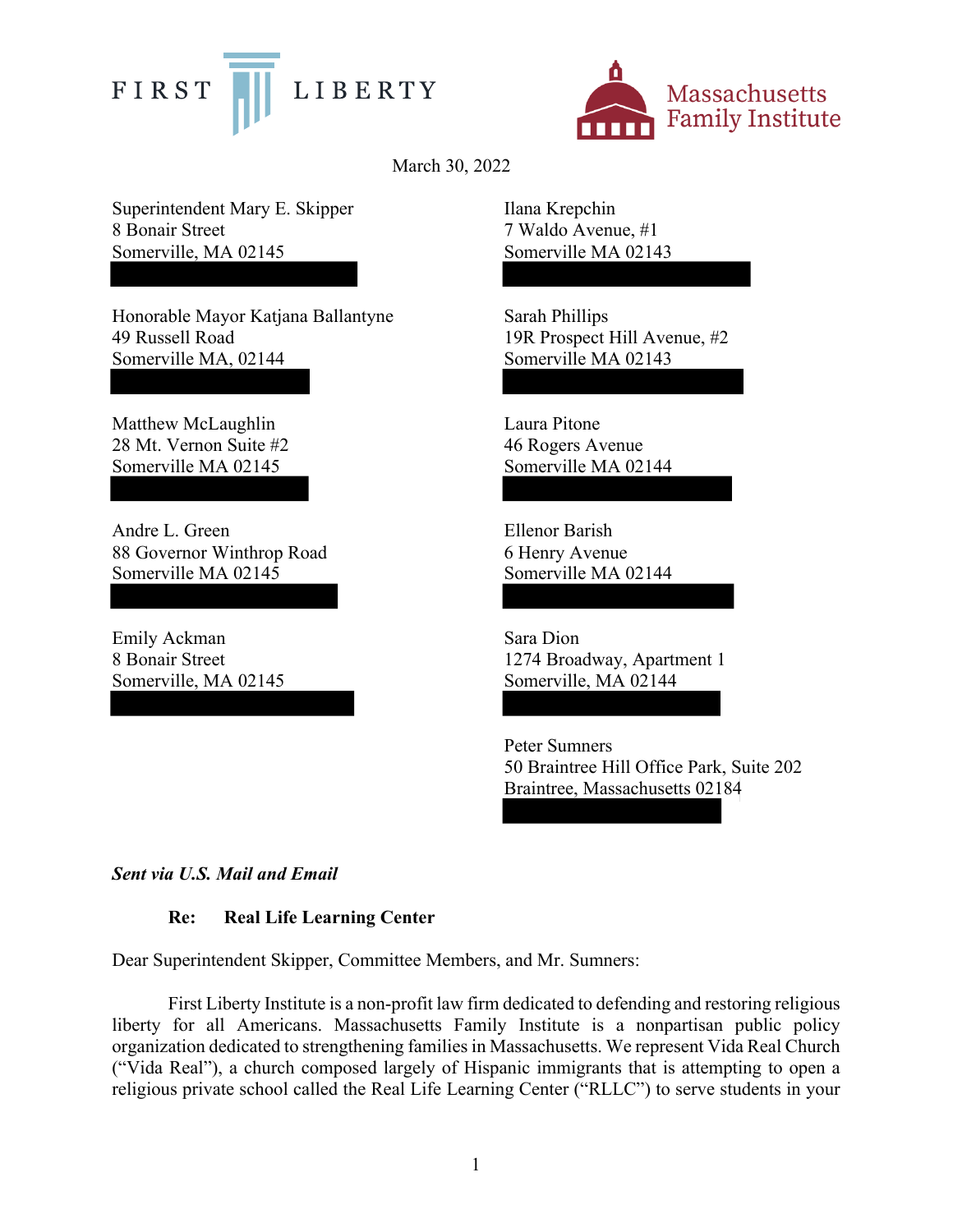community from kindergarten through eighth grade. Please direct all communications regarding this issue to me. This letter also serves as a request for public records pursuant to the Massachusetts Public Records Law.

We write concerning the troubling conduct of the Somerville School Committee during the consideration of RLLC's application to operate as a private school in Somerville. Vida Real first contacted the Committee in early September 2021 regarding Vida Real's desire to start a private school using its facilities located at in Somerville. Despite Vida Real's expressed desire to open RLLC as quickly as possible, the Committee has repeatedly stonewalled Vida Real's efforts to provide private, religious education for its community for over five months now. Even more concerning, the Committee has expressed hostility towards Vida Real's religious beliefs, and multiple Committee members have stated that RLLC's desire to create a curriculum consistent with its religious beliefs is grounds for denying its private school application.

The Committee's hostility against Vida Real's religious beliefs violates both Massachusetts law and the First Amendment. Further, the Committee's current treatment demonstrates unlawful discrimination against Vida Real based upon not only its religion, but also the race, ethnicity, and national origin of its congregants. We write to you now in hopes that the Committee's recent conduct stems from a misunderstanding of the law and the Committee's role in evaluating private school applications from religious schools like RLLC. Based upon the relevant law, RLLC satisfied all relevant criteria for obtaining Committee approval.

# *RLLC's Private School Application*

In compliance with Massachusetts law, Christian Cole, the administrative pastor for Vida Real, contacted the Committee regarding Vida Real's desire to operate a school in early September 2021. Mr. Cole first spoke with Katherine Santiago, the Assistant to Somerville's Superintendent, regarding the process for obtaining Committee approval. Ms. Santiago directed Mr. Cole to email Superintendent Mary E. Skipper, among others, to inform the Committee of Vida Real's plans and set up a meeting to discuss RLLC. When Mr. Cole inquired regarding the process for submitting a private school application, he was informed that no formal application process existed and was told to submit RLLC's materials to the Committee. Because there was no formal application available, Mr. Cole created his own application based on guidance issued by the Massachusetts Department of Education. All materials, including RLLC's application and handbook, were submitted for the Committee's consideration in September 2021. During these initial conversations, Mr. Cole repeatedly conveyed Vida Real's desire to open RLLC as soon as possible, hoping the school would be open in time for the Spring 2022 semester.

Instead of promptly reviewing RLLC's materials and application, however, the Committee took no action and did not communicate with Vida Real regarding its application for over a month. Then, in November 2021, the Committee informed Vida Real that its application was deficient and needed to be resubmitted even though: (1) no formal process existed regarding such applications and (2) the Committee never provided any guidance regarding the form in which the application should be submitted. Seeking to expeditiously cure the Committee's stated issues with RLLC's application, Vida Real again submitted RLLC's application and related materials in November 2021. Again, the Committee took no action for several weeks before finally inviting Mr. Cole to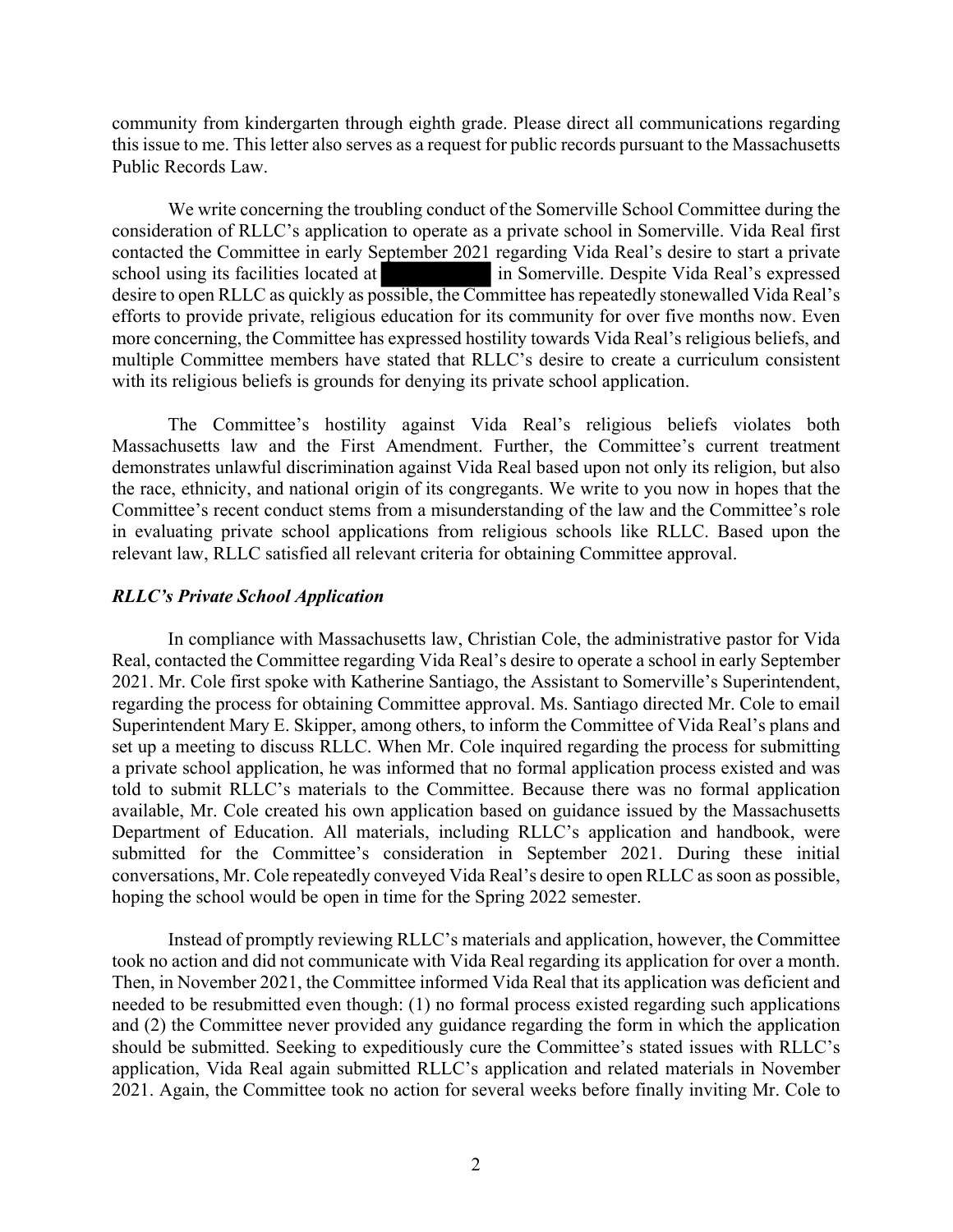give a presentation to a few of the Committee members in early January 2022. After Mr. Cole's presentation, the Committee waited an additional month before taking any action on RLLC's application.

On February 11, 2022, the Committee finally contacted Vida Real regarding its application. Despite the extensive materials RLLC already provided, the Committee submitted 35 questions from its Educational Programs Subcommittee (the "Subcommittee") for RLLC to respond to at a meeting on February 28, 2022. These questions not only sought duplicative information that RLLC had already provided with its application but also inquired about information that is irrelevant to RLLC's application and is improper for governmental inquiry, including questions about RLLC's religious beliefs. Despite the improper and, in fact, illegal nature of many of these questions, Vida Real worked diligently to prepare responses for each of the Committee's burdensome list of questions.

At the Subcommittee meeting, Vida Real provided detailed responses to each of the 35 questions it received from the Committee. However, instead of focusing on factors relevant to RLLC's pending applications, members of the Subcommittee repeatedly expressed hostility to Vida Real's religious beliefs. These expressed hostilities included: (1) questioning whether RLLC could adequately provide health education because of its decision to teach on matters of human sexuality in accordance with its religious beliefs; (2) expressing skepticism regarding Vida Real's religious views on mental health; (3) challenging whether RLLC should be allowed to teach creationism; and (4) objecting to RLLC's reliance on Christian authors for its curriculum. Additionally, the Subcommittee wrongfully accused Vida Real of submitting an incomplete application that did not include RLLC's handbook even though such materials had already been provided to the Committee multiple times, which the Committee negligently overlooked. The Subcommittee ended its meeting in the middle of deliberations without a final decision, which the Subcommittee informed Vida Real would result in an additional delay of a month before any further action would be taken on RLLC's application.

Later the same night, the entire Committee convened, and the Subcommittee presented a report on RLLC's application despite claiming that deliberations were still ongoing to RLLC. In this report, the Subcommittee stated that RLLC "does not meet the criteria" for approval and "falls short in every subject, particularly science, social studies, and [social emotional learning]." The report's alleged reasons for the Subcommittee's conclusion were riddled with factual errors, irrelevant considerations, and disparaging remarks regarding Vida Real's religious beliefs:

There are no accommodations for students enrolled in special education, or students not making academic progress. There are no details about assessments or how the school will use assessments to improve student outcomes. There is no detail about the ways staff will be supported. It is not clear how the application process will result in a diverse set of applicants. It is not clear that the facilities are appropriate for younger students, and it is not clear what the facilities look like when the students are there. **The school's position on homosexuality and creationism make it difficult to see how a thorough science and health curriculum is possible. The school's approach to student services and counseling appears to devalue evidence-based psychology and its emphasis on approaches**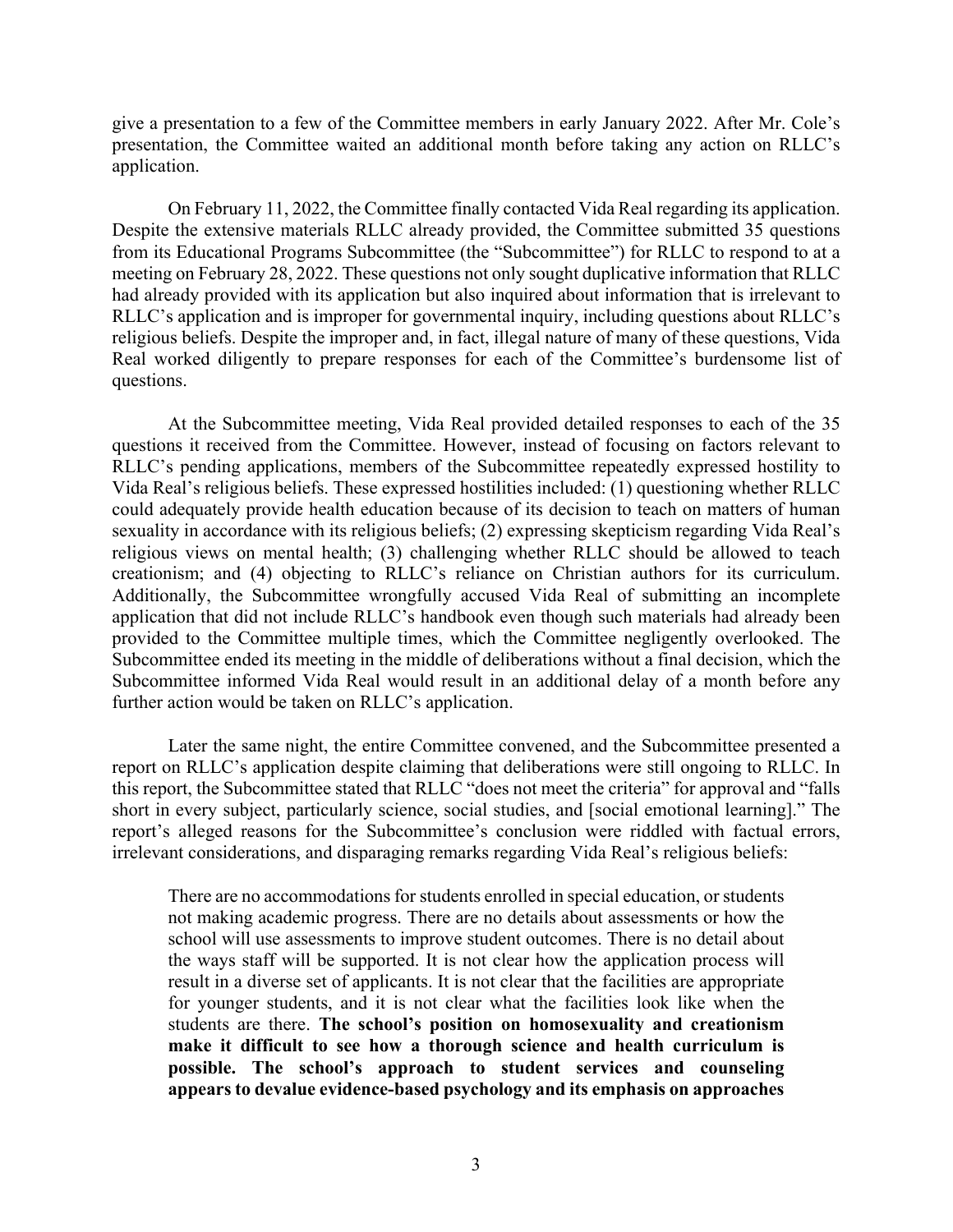**rooted in the belief that mental illness is caused by sin and demons is unscientific and harmful.** The school failed to provide evidence related to the safety of the physical plant and financial solvency. **Overall, the school was entirely contrary to the values of SPS and the idea of educating the whole child as being inclusive.**

The report then falsely accused RLLC again of not providing all of its materials to the Committee and stated that such a failure was further evidence "of not meeting the criteria of thoroughness, efficiency and progress." After the presentation of the report ended, the Committee voted unanimously to accept the Subcommittee's report without any members raising any objections to the disparaging statements contained in the report regarding Vida Real's religious beliefs.

Three weeks later, the Committee reconvened to continue its deliberations regarding RLLC, during which Committee members continued expressing hostility towards Vida Real's religious beliefs. Ms. Sara Dion, in particular, made several comments expressing overt hostility against Vida Real based solely upon its religious beliefs. Specifically, Ms. Dion: (1) equated teaching sincerely-held religious beliefs regarding creationism to teaching that " $2 + 2 = 5$ " and described creationism as being "factually incorrect"; (2) stated she "would not be able to look herself in the mirror" if a school teaching according to Vida Real's religious beliefs were allowed to open; (3) criticized RLLC's desire to admit only Christians and RLLC's heavy reliance upon books written from a Christian perspective; (4) reiterated previous hostile comments regarding Vida Real's beliefs regarding counseling and sexual morality; and (5) falsely accused Vida Real of condemning certain students as being "evil" because of its desire to teach consistent with its religious beliefs. Equally troubling, Ms. Dion stated that denying RLLC's application was the "morally right thing to do" and that the Committee should do "everything [it] could" to prevent RLLC from opening regardless of what the law requires. She even went as far as to state that spending money on costly litigation to prevent or delay RLLC's opening was "well worth it."

Ms. Sarah Phillips did not object to any of Ms. Dion's comments and stated that her "heart wants to deny [RLLC's] application as well" despite her belief that such a denial would not "hold up in court." Indeed, Ms. Phillips essentially conceded that the ACE curriculum proposed to be used by RLLC satisfied Massachusetts law because it is presently used by at least four private schools in Massachusetts. Despite this, Ms. Phillips proceeded to second and vote in favor of a motion by Ms. Dion to recommend that the Committee deny RLLC's application. Significantly, the Subcommittee's recommendation goes as far as to deny RLLC any opportunity to cure any perceived defects. This recommendation to deny RLLC's application is now set to be considered by the entire Committee in April.

#### **Legal Analysis**

### *Standards for Approval of Private Schools*

The requirements for operating a private school in Massachusetts are governed by Mass. Gen. Laws ch. 76, § 1, which delegates the authority for approving private schools to school committees. A committee "shall approve a private school when satisfied that the instruction in all the studies required by law equals in thoroughness and efficiency, and in the progress made therein,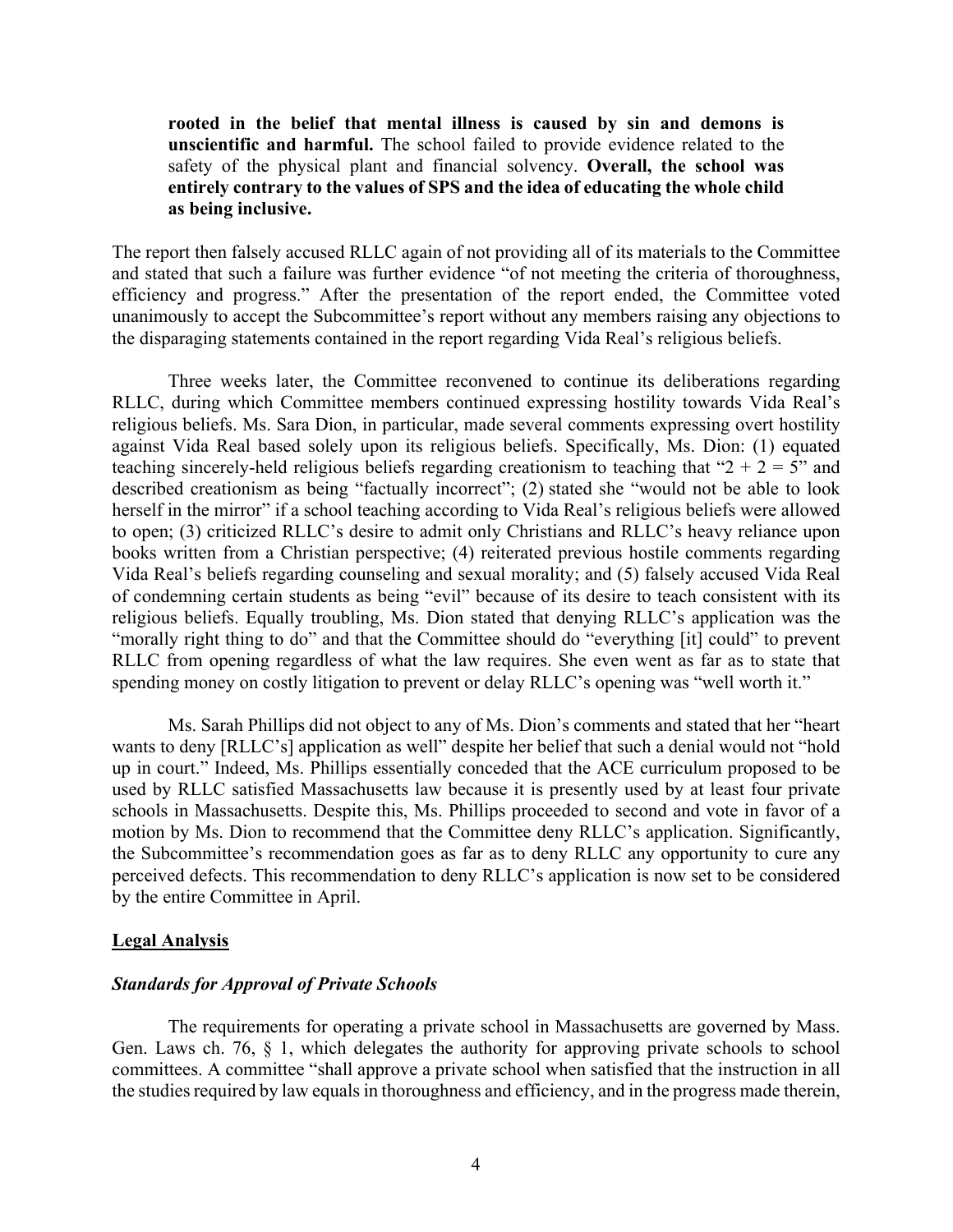that in the public schools in the same town." *Id.* Additionally, the committee "shall not withhold such approval on account of religious teaching." *Id.* The Massachusetts Department of Education has emphasized that the committee's role in making this determination is "limited." *See Advisory on Approval of Massachusetts Private Schools*, Massachusetts Department of Elementary and Secondary Education (Oct. 2, 2007), https://www.doe.mass.edu/lawsregs/advisory/100207privateschool.html.

The Supreme Judicial Court of Massachusetts has cautioned that the approval of private schools "must not be conditioned on requirements that are not essential to the State interest in ensuring that all the children shall be educated." *Care & Prot. of Charles*, 504 N.E.2d 592, 600 (Mass. 1987). To assist school committees with determining proper considerations for approval of a private school, the Supreme Judicial Court has provided factors for school committees to consider. Those factors include: (1) the proposed curriculum, (2) the number of hours of instruction,  $(3)$  the competency of the teachers,  $(4)$  the materials to be used to aid in the instruction of students, and (5) testing requirements for students. *Id.* at 600–02. The "primary" factors are the proposed curriculum and the number of hours of instruction. *Id.* at 601.

Significantly, a school committee's role is not to evaluate the quality or endorse a proposed private school's curriculum. *See Advisory on Approval of Massachusetts Private Schools*. Instead, the committee must evaluate the proposed curriculum and determine whether the curriculum covers subjects comparable to those required by Massachusetts law. *See id.* Those subjects are "orthography, reading, writing, the English language and grammar, geography, arithmetic, drawing, music, the history and constitution of the United States, the duties of citizenship, health education, physical education and good behavior." Mass. Gen. Laws ch. 71, §§ 1–3; *see also id.*  ch. 69, § 1D. Significantly, the "thoroughness and efficiency" standard does not extend to a committee's mandates regarding instruction and curriculum to private schools. *See Advisory on Approval of Massachusetts Private Schools*.

As to the number of hours of instruction, Massachusetts' Student Learning Time regulations do not apply to private schools, which means that failure to comply with such regulations is not a proper ground for denying an application. *Id.* However, a committee may consider the total student learning time as evidence of the thoroughness and efficiency of a proposed school's programs.

The next relevant factor is the competency of a school's teachers. The only requirement Massachusetts law imposes on private school teachers is that they be "of competent ability and good morals." Mass. Gen. Laws ch. 71, § 1. Neither certification nor the possession of college or other advanced academic degrees is required. *Charles*, 504 N.E.2d at 601.

Regarding the materials to be used to aid in the instruction of students, a committee may request access to a school's textbooks, workbooks, and other instructional aids "only to determine the type of subjects to be taught and the grade level of the instruction." *Id.* at 601–02. A committee "may not use this access to dictate the manner in which the subjects will be taught." *Id.* at 602.

Finally, a committee may inquire regarding assessments to "ensure educational progress and the attainment of minimum standards." *Id.* at 602. A committee may not dictate precisely how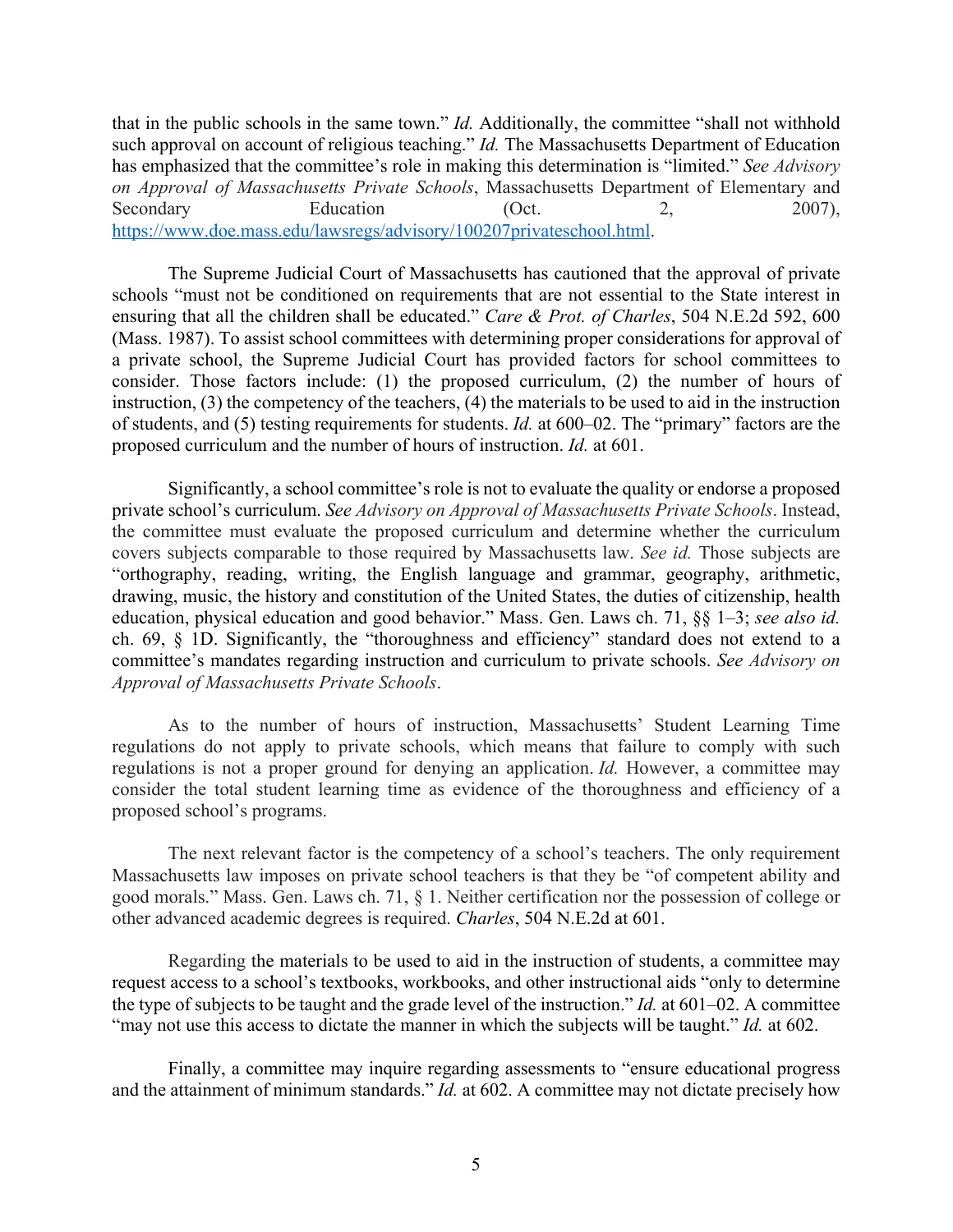assessments must be given though. "Other means of evaluating the progress of the children may be substituted for the formal testing process, such as periodic progress reports or dated work samples, subject to the approval of the parents." *Id.* When considering these factors, a committee's decision "to approve or to disapprove . . . [an] education program must be reasonable," and a committee cannot impose requirements so "pervasive and all-encompassing" that they "effectively eradicate a school's private autonomy." *See New Life Baptist Church Acad. v. Town of E. Longmeadow*, 885 F.2d 940, 945 (1st Cir. 1989).

#### *RLLC satisfies all criteria under Massachusetts law to operate as a private school*

Under the relevant standards, RLLC has proven its educational program is equal in thoroughness and efficiency to that of the Somerville Public Schools. As discussed above, the primary factors the Committee can consider are the proposed curriculum and the number of hours of instruction. *Charles*, 504 N.E.2d at 601. RLLC intends to model its curriculum after the Accelerated Christian Education ("ACE") curriculum.

ACE is a well-established and respected Christian legal educational framework that has existed for over 50 years and is used by over 1000 schools nationwide. *See State v. Whisner*, 351 N.E.2d 750, 755 (Ohio 1976) (describing ACE as a "nationally known" curriculum); *Johnson v. Charles City Cmty. Sch. Bd. of Educ.*, 368 N.W.2d 74, 76 (Iowa 1985) (stating the ACE curriculum "has not as yet been challenged as inadequate by any state authorities"). ACE covers all subjects required by law. It is, therefore, equally thorough and efficient to Somerville Public School's curriculum. RLLC submitted detailed outlines of the curriculum for each grade. These outlines demonstrate that the ACE curriculum covers all subjects listed in the relevant statutes. *See* Mass. Gen. Laws ch. 71, §§ 1–3; *see also id.* ch. 69, § 1D. Regarding the hours of instruction, RLLC's application demonstrates its school year consists of 179 school days, with classes meeting from 7:30am to 1:50pm, with an extra help period being available each day from 1:50pm to 2:50pm. This schedule is comparable to the 180-day requirement imposed on public schools. *See* 603 Mass. Code Regs. 27.03.

The remaining factors also weigh in favor of accepting RLLC's application. Regarding teachers, all Massachusetts law requires is that they be "of competent ability and good morals." Mass. Gen. Laws ch. 71, § 1. As explained at the February 28th meeting, RLLC intends to hire teachers with knowledge and experience in their respective courses who can best assist its students with mastering each subject in its curriculum. Regarding course materials, RLLC intends to provide materials approved by the nationally recognized ACE curriculum. Finally, regarding testing, the ACE curriculum has a structured methodology for assessments whereby students must pass a pre-determined number of PACE assessments before proceeding from one grade to the next. *Cf. Bangor Baptist Church v. State of Me., Dep't of Educ. & Cultural Servs.*, 576 F. Supp. 1299, 1304 n.7 (D. Me. 1983); *Whisner*, 351 N.E.2d at 755–56. Additionally, as set forth in RLLC's application, all courses are required to give an exam at the end of a semester that will count for 20% of the semester grade. These assessment requirements are more than sufficient to "ensure educational progress and the attainment of minimum standards." *Charles*, 504 N.E.2d at 602.

Regarding the Subcommittee's alleged secular reasons for concluding that RLLC does not meet the criteria for operating a private school under Massachusetts law, such allegations are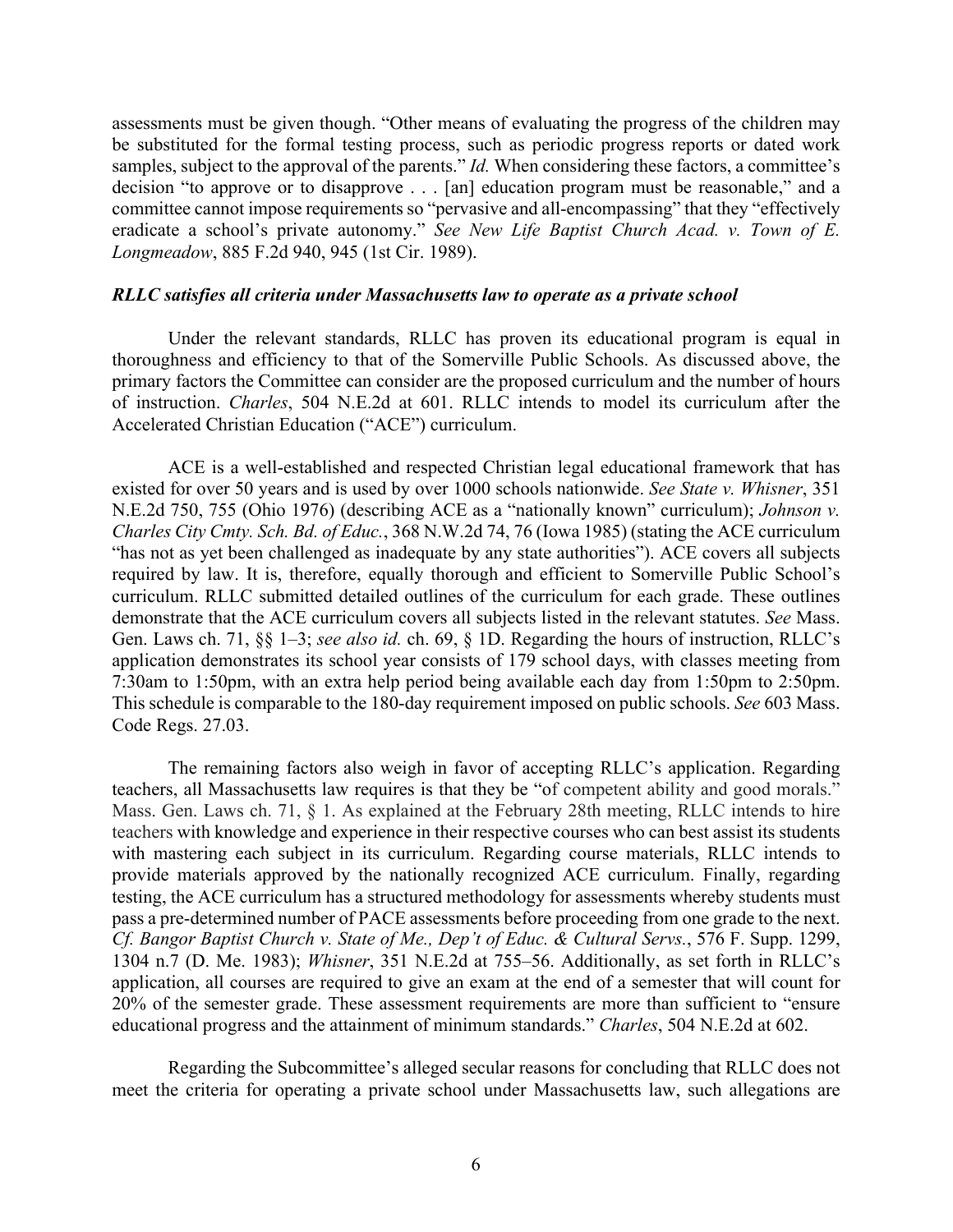contrary to the materials submitted by RLLC or involve considerations that are irrelevant to the Committee's role in considering a private school application. The Subcommittee stated RLLC fails to accommodate students enrolled in special education, but RLLC does not seek to operate as a special education school, which involves an entirely different approval process under Massachusetts law. *See* Mass. Gen. Laws ch.71B, § 10. Further, the Subcommittee's assertion that RLLC provided insufficient information regarding its student assessments is false. As discussed above, RLLC has provided ample materials regarding student assessments under the ACE curriculum. The same is true of information on RLLC's facilities, which were discussed extensively with accompanying photographs in the presentation given to the Committee last January. The Committee's negligence in reviewing such materials in its consideration of RLLC's application cannot be used as a reason to justify denying RLLC's application.

As to safety, Vida Real Church can provide evidence of current certificates of occupancy, fire, health, and safety inspection certificates, and other proof of compliance with applicable health and safety standards. Information related to financial solvency and staff support is irrelevant to the Committee's role in considering RLLC's application. In any event, RLLC has already provided such information both through its written application and its presentations in January 2022 and February 2022. Finally, regarding the Committee's concerns related to diversity, Massachusetts' diversity requirements do not apply to RLLC as a private school. *See Advisory on Approval of Massachusetts Private Schools* (stating "the 'thoroughness and efficiency' language in [Mass. Gen. Laws ch. 76, § 1], should not be interpreted as extending particular public school mandates regarding instruction and curriculum to private schools"). However, Vida Real anticipates RLLC will be a largely Latino school whose course will be taught in both English and Spanish. Any suggestion that RLLC will not be a diverse school raises serious concerns regarding the Committee using this application process to discriminate against Vida Real based on the race, ethnicity, and national origin of its anticipated student body.

In sum, RLLC's application satisfies all criteria under Massachusetts law to operate as a private school. Any contrary conclusion by the Committee would be an unreasonable exercise of the Committee's limited authority. The concerns articulated by the Subcommittee are either inaccurate, irrelevant, or represent an effort to impose standards that are "so pervasive and allencompassing that total compliance with each and every standard by a non-public school would effectively eradicate the distinction between public and non-public education," which courts have found to be unlawful. *See, e.g.*, *Whisner*, 351 N.E.2d at 768. Indeed, given the extensive materials RLLC has provided, Vida Real is now concerned that the true reason the Committee is withholding its approval is hostility to Vida Real's religious beliefs and predominant racial makeup.

# *The Committee's treatment of RLLC's application is contrary to Massachusetts law and the First Amendment.*

Vida Real intends for RLLC to be religious school that acts as an extension of Vida Real's ministry. As such, it intends for RLLC to educate its students in accordance with Vida Real's religious beliefs. Under both Massachusetts law and the First Amendment, the Committee may not consider Vida Real's religious beliefs or curriculum decisions made pursuant to those beliefs when evaluating RLLC's application.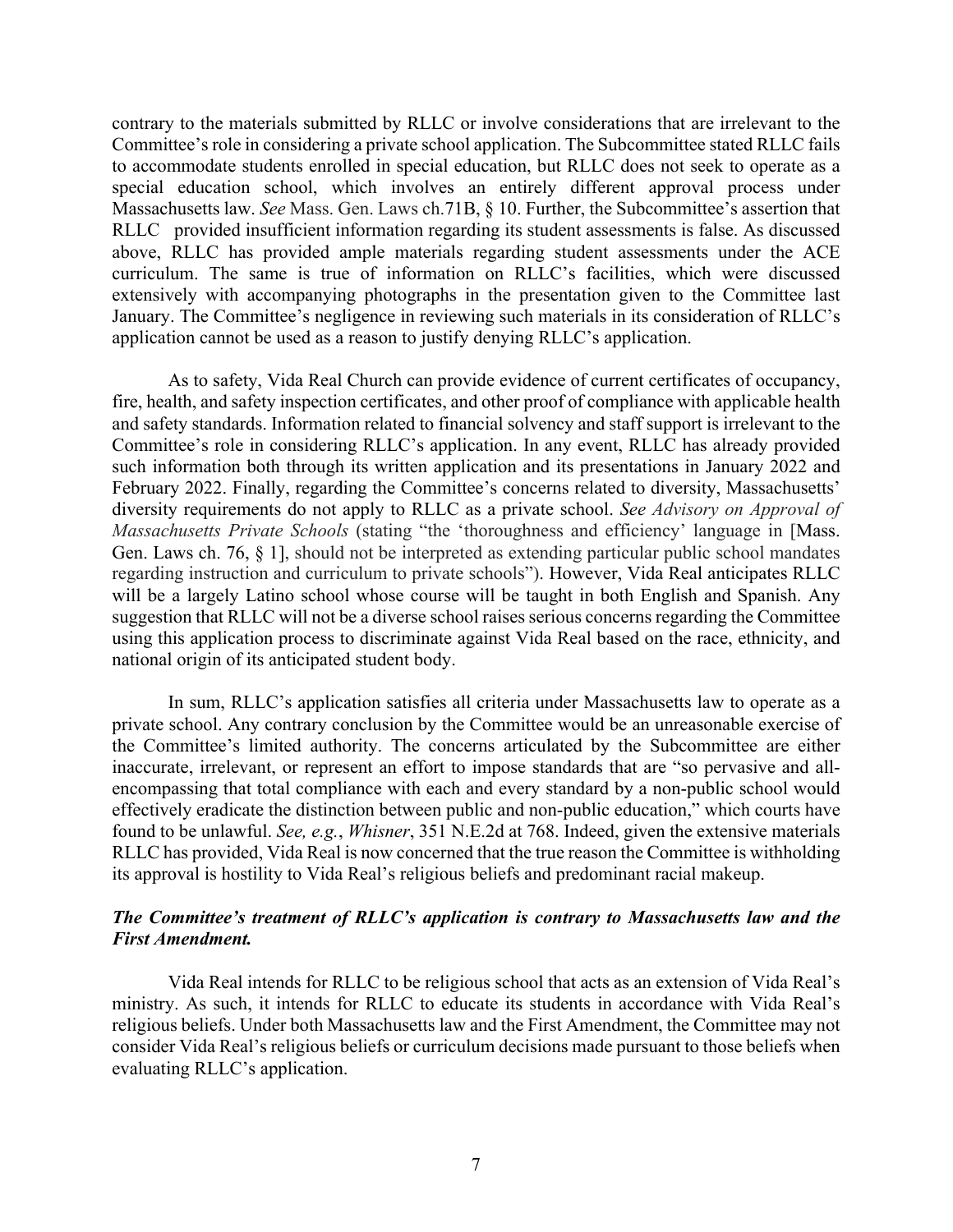Massachusetts law expressly forbids the Committee from withholding the approval of a proposed private school "on account of religious teaching." Mass. Gen. Laws ch. 76, § 1. This law comports with the protections set forth in the Free Exercise Clause of the First Amendment forbidding all laws "prohibiting the free exercise" of religion. U.S. Const. amend. I. "The First Amendment ensures that religious organizations and persons are given proper protection as they seek to teach the principles that are so fulfilling and so central to their lives and faiths." *Obergefell v. Hodges*, 576 U.S. 644, 679–80 (2015). These beliefs "need not be acceptable, logical, consistent, or comprehensible to others in order to merit . . . protection." *Thomas v. Review Bd. of Ind. Employment Security Div.*, 450 U.S. 707, 714 (1981). Nor is it the role of government to determine whether an adherent has "correctly perceived" the commandments of his religion. *Id.* at 716.

Additionally, private faith-based education is a constitutionally protected right, first recognized by the United States Supreme Court in 1925. In *Pierce v. Society of Sisters*, 268 U.S. 510, 534-35 (1925), the Court struck down a law as unconstitutional that interfered with "the liberty of parents and guardians to direct the upbringing and education of children under their control." In *Wisconsin v. Yoder*, 406 U.S. 205, 233 (1972), the Court further upheld the "rights of parents to direct the religious upbringing of their children." Just two years ago, the Supreme Court again reaffirmed that the First Amendment protects the "independence of religious institutions." *Our Lady of Guadalupe Sch. v. Morrissey-Berru*, 140 S. Ct. 2049 (2020). Because religious schools exist for the purpose of conveying their faith to the next generation, "[s]tate interference in that sphere would obviously violate the free exercise of religion, and any attempt by government to dictate or even to influence such matters would constitute one of the central attributes of an establishment of religion. The First Amendment outlaws such intrusion." *Id.* at 881.

Thus, pursuant to the Free Exercise Clause, public officials may not act "in a manner intolerant of religious beliefs or restricts practices because of their religious nature." *Fulton v. City of Philadelphia*, 141 S. Ct. 1868, 1877 (2021). Nor may they "act in a manner that passes judgment upon or presupposes the illegitimacy of religious beliefs and practices." *Masterpiece Cakeshop, Ltd. v. Colorado C.R. Comm'n*, 138 S. Ct. 1719, 1731 (2018). Instead, "[t]he Constitution commits government itself to religious tolerance, and upon even slight suspicion that proposals for state intervention stem from animosity to religion or distrust of its practices, all officials must pause to remember their own high duty to the Constitution and to the rights it secures." *Id.*

Here, the Committee exhibits alarming hostility towards and discrimination against Vida Real from the moment the church began discussions with the Committee regarding RLLC. The public comments of the Subcommittee members demonstrated just how overt the hostility of the Committee is. At the most recent Committee meeting, members criticized Vida Real's religious beliefs on human sexuality, creationism, and mental health. Members even went as far as to challenge RLLC's inclusion of Christian authors in its curriculum solely because of those author's status as Christians. The Subcommittee has already determined that RLLC is "entirely contrary to the values of" the Committee and that denying RLLC's application is the "morally right" thing to do. But no government "official, high or petty, can prescribe what shall be orthodox in politics, nationalism, religion, or other matters of opinion." *West Va. Bd. of Educ. v. Barnette*, 319 U.S. 624, 642 (1943). RLLC need not operate consistent with the Committee's values, and any attempt to impose such values on RLLC is unlawful. Additionally, these comments are "inappropriate for a [Committee] charged with the solemn responsibility of fair and neutral enforcement of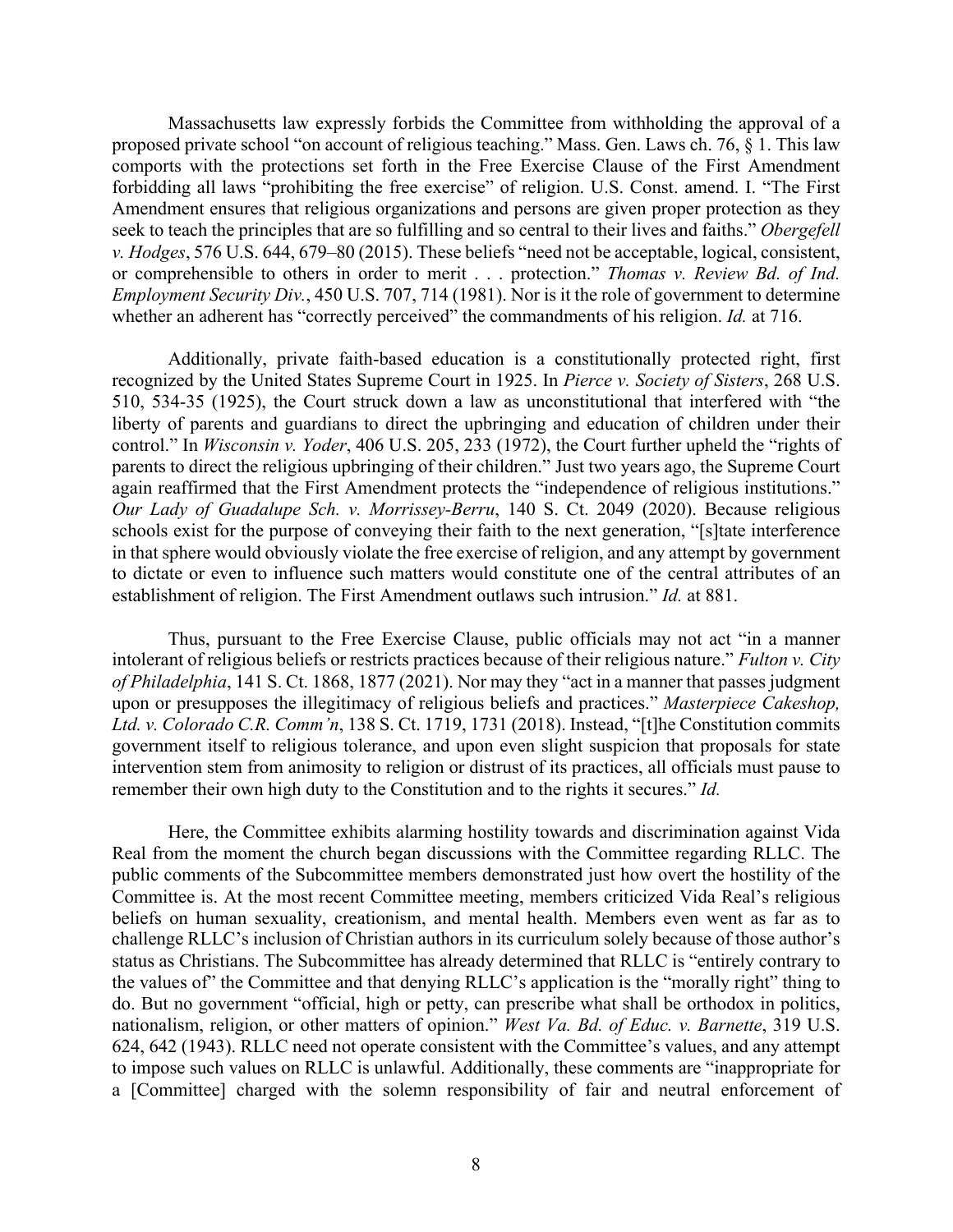[Massachusetts] law" and "cast doubt on the fairness and impartiality of the" Committee in consideration of RLLC's application. *Masterpiece Cakeshop*, 138 S. Ct. at 1729–31.

### *Massachusetts Public Records Law Requests*

Pursuant to the Massachusetts Public Records Law, we request the opportunity to obtain copies of public records. Mass. Gen. Laws ch. 66, § 10. A list of the requested records is included below. Please produce the requested records in an electronic medium, if available. Unless otherwise specified, the relevant time period for each request below is on or after January 1, 2019.

- 1. Any policies, reports, memorandums, or other documents from January 1, 2017, to the present about, mentioning, referring to, or in any way related to the application process for a private school to obtain approval to operate from the Somerville School Committee.
- 2. All drafts of any policies, reports, memorandums, or other documents from January 2, 2017, to the present about, mentioning, referring to, or in any way related to the application process for a private school to obtain approval to operate from the Somerville School Committee.
- 3. All written or electronic communications, including but not limited to emails, text messages, and voicemails, about, mentioning, referring to, or in any way related to the application process for a private school to obtain approval to operate from the Somerville School Committee.
- 4. All written or electronic communications, including but not limited to emails, text messages, and voicemails, about, mentioning, referring to, or in any way related to the RLLC's application to operate a private school in Somerville.
- 5. All reports, memorandums, or other documents about, mentioning, referring to, or in any way related to the RLLC's application to operate a private school in Somerville.
- 6. All drafts of any reports, memorandums, or other documents about, mentioning, referring to, or in any way related to the RLLC's application to operate a private school in Somerville.
- 7. All written or electronic communications, including but not limited to emails, text messages, and voicemails, about, mentioning, referring to, or in any way related to Vida Real.
- 8. All written or electronic communications, including but not limited to emails, text messages, and voicemails, about, mentioning, referring to, or in any way related to religious beliefs about sexual orientation, sexual identity, or sexual conduct.
- 9. All written or electronic communications, including but not limited to emails, text messages, and voicemails, about, mentioning, referring to, or in any way related to religious beliefs about creationism or evolution.
- 10. All written or electronic communications, including but not limited to emails, text messages, and voicemails, about, mentioning, referring to, or in any way related to religious beliefs about mental health, counseling, or mental illness.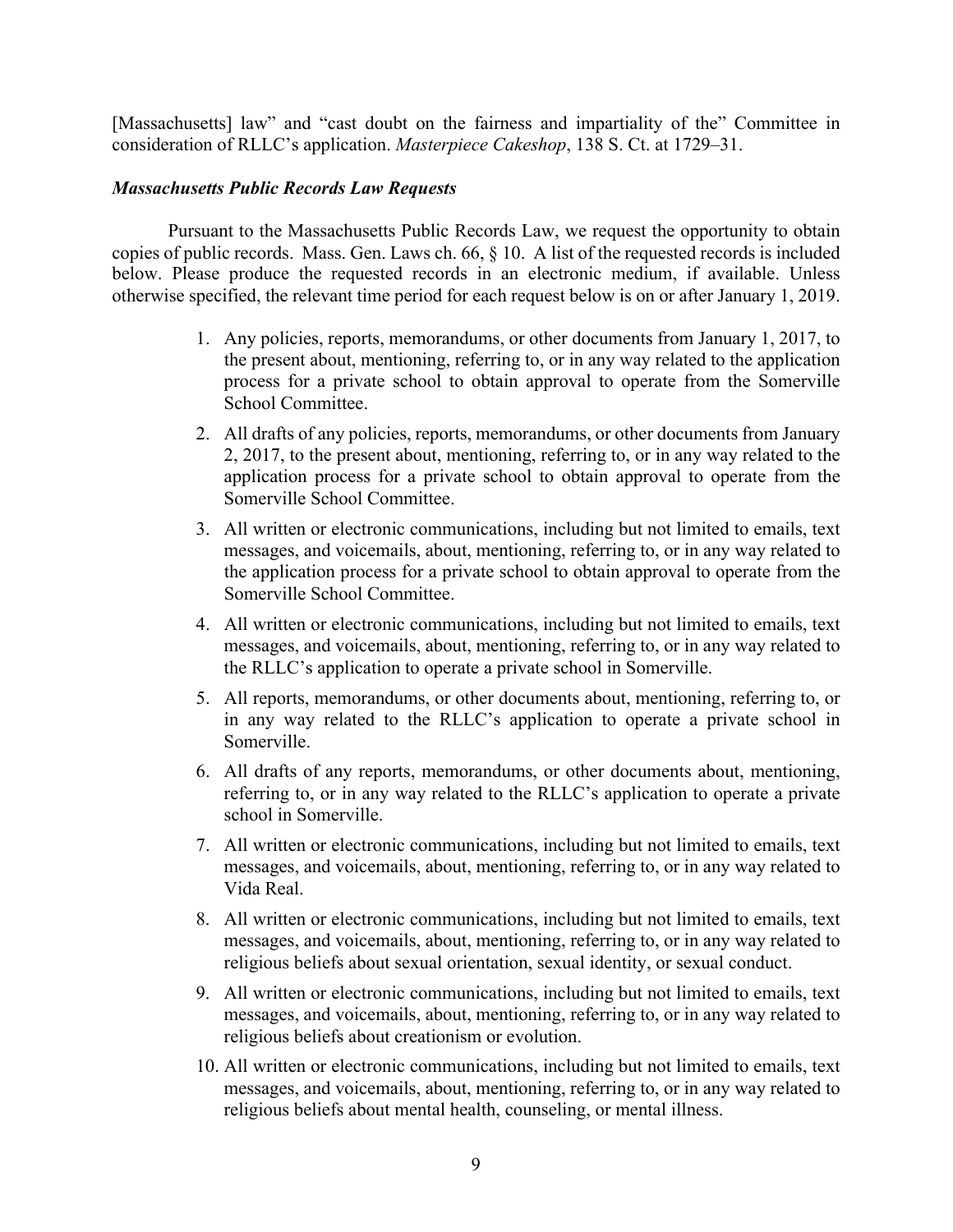- 11. All written or electronic communications, including but not limited to emails, text messages, and voicemails, about, mentioning, referring to, or in any way related to the racial, ethnic, or national origin composition of Vida Real.
- 12. All written or electronic communications, including but not limited to emails, text messages, and voicemails, about, mentioning, referring to, or in any way related to the racial, ethnic, or national origin composition of RLLC.
- 13. Minutes and Videos from the February 28, 2022, Somerville Public School Committee meeting.
- 14. Minutes and Videos from the February 28, 2022, Somerville Public School Committee's Educational Programs Subcommittee meeting.
- 15. Minutes and Videos from the March 21, 2022, Somerville Public School Committee's Educational Programs Subcommittee meeting.
- 16. All written or electronic communications, including but not limited to emails, text messages, and voicemails, sent to or received from any agent or employee of Vida Real.
- 17. All other public records, including but not limited to data, documents, reports, drafts, and notes, sent to or received from any agent or employee of Vida Real.
- 18. All written or electronic communications, including but not limited to emails, text messages, and voicemails, sent or received by any member of the Sommerville Public School Committee between January 1, 2020, and the present that contain any of the following words or phrases: "religion," "religious," "Christian," "Christians," "Christianity," "Bible," "Bibles," "biblical," "creation," "evolution," "church."
- 19. All written or electronic communications, including but not limited to emails, text messages, and voicemails, sent or received by any member of the Sommerville Public School Committee between January 1, 2020, and the present that contain any of the following words or phrases: "Hispanic," "Latino," "immigrant," "Latinx," or "Mexican."
- 20. Any policies, reports, memorandums, or other documents regarding the criteria used to determine whether "the instruction in all the studies required by law" at a proposed private school "equals in thoroughness and efficiency, and in the progress made therein" to that in public schools in Sommerville as required by Mass. Gen. Laws ch. 76,  $§$  1.
- 21. All drafts of any policies, reports, memorandums, or other documents regarding the criteria used to determine whether "the instruction in all the studies required by law" at a proposed private school "equals in thoroughness and efficiency, and in the progress made therein" to that in public schools in Sommerville as required by Mass. Gen. Laws ch. 76, § 1.
- 22. All written or electronic communications, including but not limited to emails, text messages, and voicemails, regarding the criteria used to determine whether "the instruction in all the studies required by law" at a proposed private school "equals